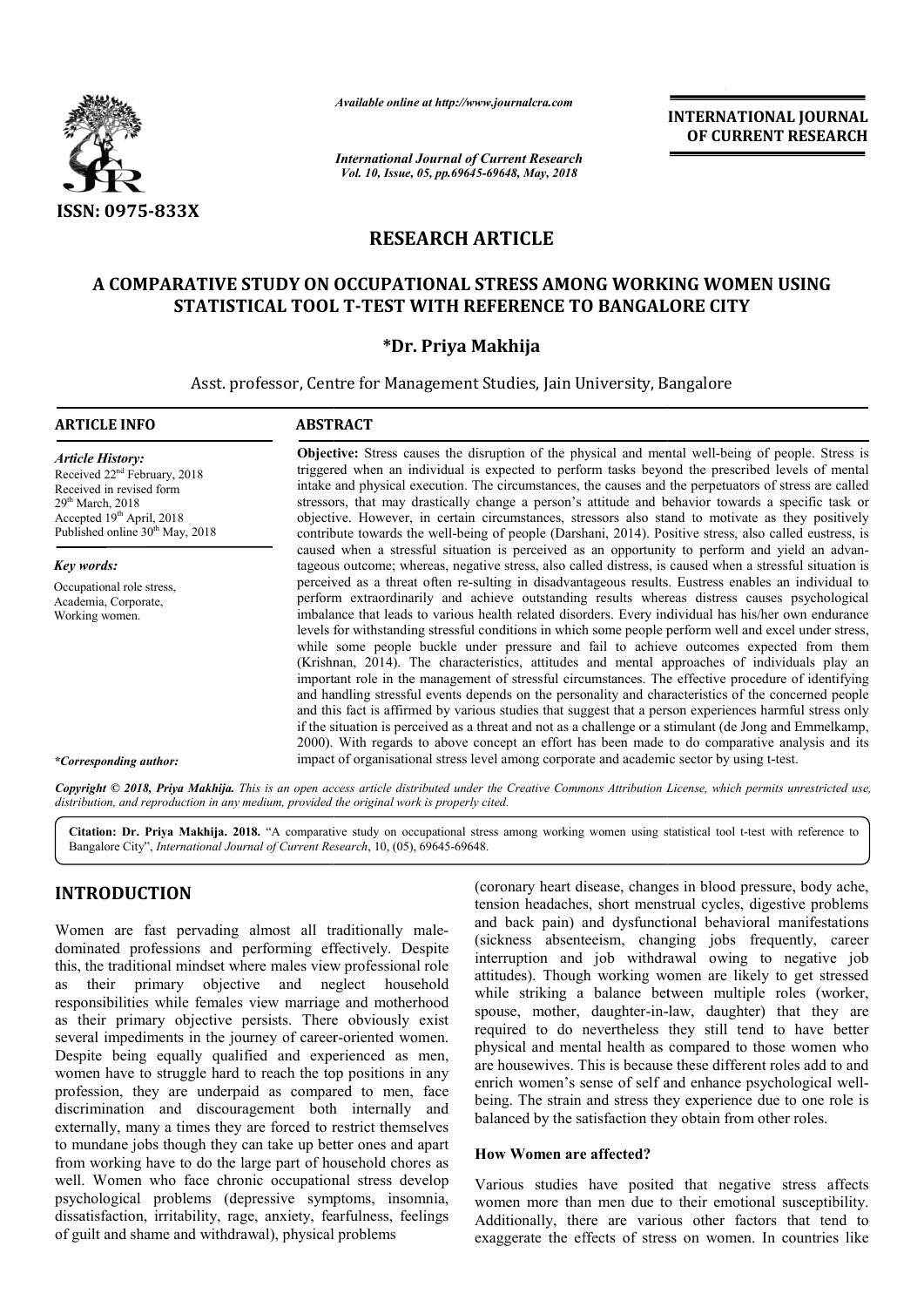India, most of the women are expected to fulfill their familial obligations in addition to the occupational duties. Most of the women employees have less control in their jobs as they tend to avoid being in senior positions due to their household commitments. Many of the women are precariously employed without proper vision of career growth. More women are engaged in occupations that are demanding in nature causing unavoidable stress among them. The organizational and peer discrimination and bias causes stress among women. irrespective of their seniority at workplaces (Bickford, 2005).

**Need of the Study:** The working women's want to overcome the organisational and occupational stress and this could be succeed by understanding the factors which affect the employees which in tune make the ultimate need for the study which is done among different categories of women professionals in Bangalore, like Doctors, Engineers, Lecturers, Bank officers etc. This study allows us to understand the stress causes and level encountered by the working women in the selected service sector and how does it affect their home and family.

**Statement of the Problem:** Stress is an ordinary segment of life. In microscopic portion stress is good, if it can motivate and help to be more productive. However too much of stress can actually harming mind and body. The work lives of working women in service sector are not easy; in fact, they are in the eye of the storm. There are pressures and demands of the job and then when they come back home they have to battle with the equally perplexing problems and tensions of their family and home. It's like they are turned in to 24\*7 working regime with no breaks to help them relax. Working women have a dual role to play, when they take up jobs. They have to care of their homes along with their outside employment. This puts strains on them affects their mental and physical wellbeing. The working women's want to overcome the occupational stress and this could be succeed by understanding the factors which affect the employees which in tune make the ultimate need for the study which is done among different categories of women 36professionals in Bangalore, like Doctors, Engineers, Lecturers, Bank officers etc.

**Research Objectives:** To make a comparative analysis and its impact of organisational stress level among corporate and academic sector.

#### **Hypothesis**

There is Significant difference in mean rating scores of self – role distance, Inter-role distance, Role stagnation, Role expectation conflict, Role ambiguity, Role overload, Role Erosion, Role (personal) inadequacy factors of organisational stress measurement across the age group of respondents working both in academics and corporate sector.

#### **Sample and Size**

- Sample universe: The universe of the study consists of corporate and education institutes of Bangalore city.
- Sample frame: The collection of data will be done from Banks, IT and education institutes.
- Sample unit: Women employees in Banks, IT and education institutes of Bangalore city.

 Sample Unit: 200 Women employees each from corporate and academics.

#### **FINDINGS**

- There is a significant difference (see table 1) in mean scores between Academic and Corporate working women respondents with respect to Inter-Role Distance (IRD) ( $t=14.733$ ,  $p<0.05$ ) at 5% level of significance. Hence, the null hypothesis is rejected and alternative hypothesis is accepted. As the mean score of Academic working women (mean = 19.98) is higher than Corporate working women (mean=16.74), one would conclude that there is a strong acceptance that Academic working women respondents are rating to frequent or always feeling that existence of Inter - Role Distance situation as compared to Corporate women respondents at their respective work place. Here, higher the mean value indicate that a considerable proportion of respondents have rated the option "more frequently or always having the feeling this way" on likert scale.
- There is a significant difference (see table 1) in mean scores between Academic and Corporate working women respondents with respect to Role Stagnation (RS) ( $t=14.024$ ,  $p<0.05$ ) at 5% level of significance. Hence, the null hypothesis is rejected and alternative hypothesis is accepted. As the mean score of Academic working women (mean  $= 20.22$ ) is higher than Corporate working women (mean=16.81), one would conclude that there is a strong acceptance that Academic working women respondents are rating to frequent or always feeling that existence of Role Stagnation (RS) situation as compared to Corporate women respondents at their respective work place. Here, higher the mean value indicate that the more number of respondents have rated the option "more frequently or always having the feeling this way" on likert scale.
- There is a significant difference (see table 1) in mean scores between Academic and Corporate working women respondents with respect to Role Expectation Conflict (REC) (t =  $-18.848$ , p<0.05) at 5% level of significance. Hence, the null hypothesis is rejected and alternative hypothesis is accepted. As the mean score of Corporate working women (mean =  $16.53$ ) is higher than Academic working women (mean=13.51), one would conclude that there is a strong acceptance that Corporate working women respondents are rating to frequent or always feeling that existence of Role Expectation Conflict situation at their work place as compared to those who are working as academicians. Here, higher the mean value indicate that the more number of respondents have rated the option "more frequently or always having the feeling this way" on likert scale.
- There is a significant difference (see table 1) in mean scores between Academic and Corporate working women respondents with respect to Role Erosion (RE)  $(t=11.335, p<0.05)$  at 5% level of significance. Hence, the null hypothesis is rejected and alternative hypothesis is accepted. As the mean score of Academic working women (mean = 20.36) is higher than Corporate working women (mean=17.20), one would conclude that there is a strong acceptance that women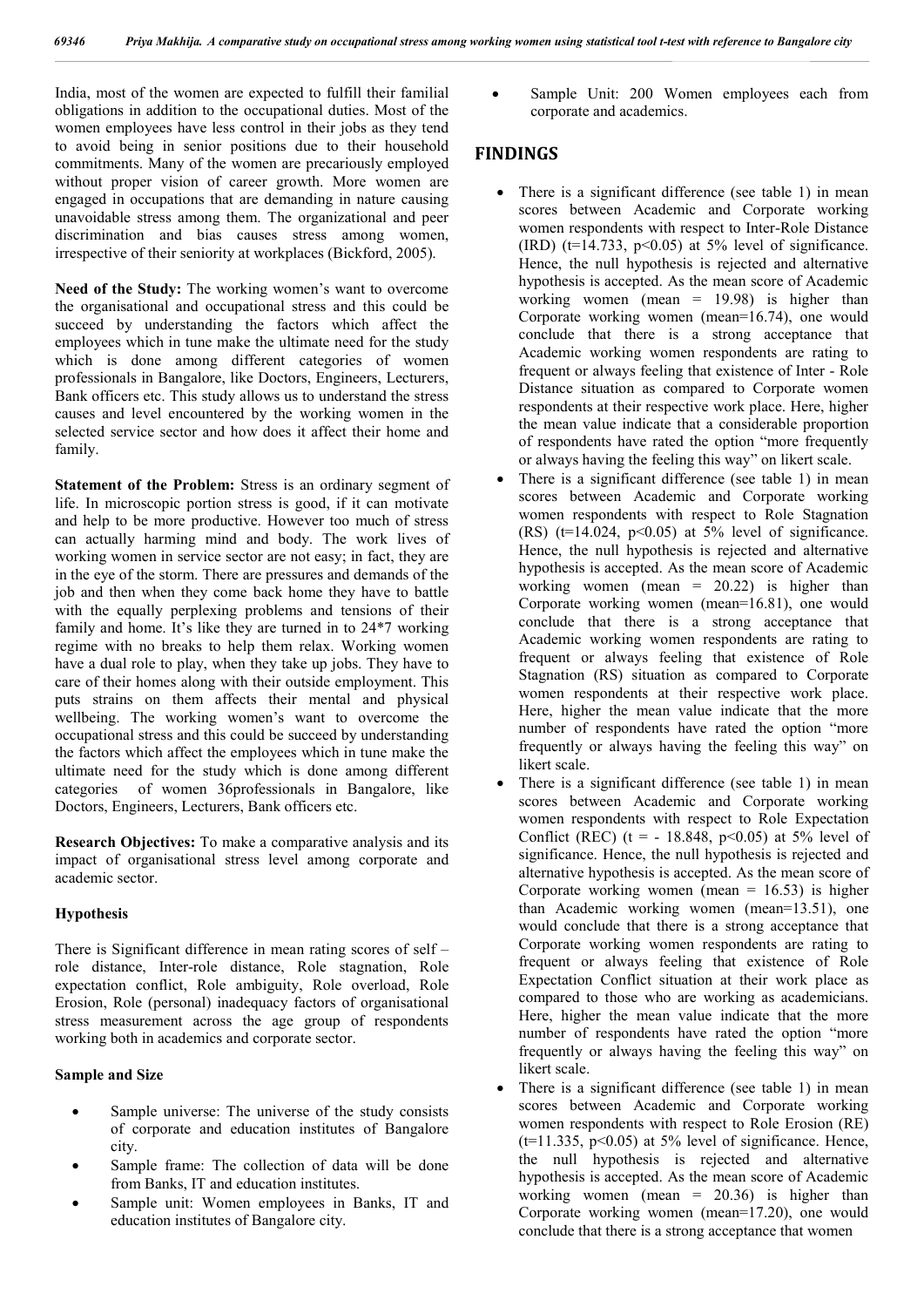| Factor                          | Type of working | Mean  | SD   | t-value   | p-value  |
|---------------------------------|-----------------|-------|------|-----------|----------|
| Inter-Role Distance (IRD)       | Academic        | 19.98 | 1.67 | 14.733    | $0.000*$ |
|                                 | Corporate       | 16.74 | 2.61 |           |          |
| Role Stagnation (RS)            | Academic        | 20.22 | 1.99 | 14.024    | $0.000*$ |
|                                 | Corporate       | 16.81 | 2.81 |           |          |
| Role Expectation Conflict (REC) | Academic        | 13.51 | 1.53 | $-18.848$ | $0.000*$ |
|                                 | Corporate       | 16.53 | 1.67 |           |          |
| Role Erosion (RE)               | Academic        | 20.36 | 2.24 | 11.335    | $0.000*$ |
|                                 | Corporate       | 17.20 | 3.24 |           |          |
| Role Overload (RO               | Academic        | 17.55 | 1.79 | $-7.755$  | $0.000*$ |
|                                 | Corporate       | 19.06 | 2.10 |           |          |
| Role (personal) Inadequacy (RI) | Academic        | 9.84  | 2.08 | 1.959     | $0.000*$ |
|                                 | Corporate       | 9.45  | 1.85 |           |          |
| Self-Role Distance (SRD)        | Academic        | 15.10 | 1.81 | $-16.102$ | $0.000*$ |
|                                 | Corporate       | 17.94 | 1.72 |           |          |
| Role Ambiguity (RA)             | Academic        | 14.71 | 2.27 | $-8.688$  | $0.000*$ |
|                                 | Corporate       | 16.57 | 2.00 |           |          |

**Table 1a. Results of t-test between Academic and Corporate working respondents with respect to organisational stress test stress**

\* Significant at 5 % level

working in academics are rating to frequent or always feeling that existence of Role Erosion (RE) situation as compared to Corporate women respondents at their respective work place. Here, higher the mean value indicate that the more number of respondents have rated the option "more frequently or always having the feeling this way" on likert scale.

- There is a significant difference (see table 1) in mean scores between Academic and Corporate working women respondents with respect to Role Overload (RO)  $(t = -7.755, p<0.05)$  at 5% level of significance. Hence, the null hypothesis is rejected and alternative hypothesis is accepted. As the mean score of Corporate working women (mean  $= 19.06$ ) is higher than Academic working women (mean=17.55), one would conclude that there is a strong acceptance that Corporate working women respondents are rating to frequent or always feeling that existence of Role Overload situation at their work place as compared to those who are working as academicians. Here, higher the mean value indicate that the more number of respondents have rated the option "more frequently or always having the feeling this way" on likert scale. ,  $p<0.05$ ) at 5% level of significance. Hence,<br>hypothesis is rejected and alternative<br>is accepted. As the mean score of Corporate<br>women (mean = 19.06) is higher than<br>working women (mean=17.55), one would<br>that there is a
- There is a significant difference (see Table 1) in mean scores between Academic and Corporate working women respondents with respect to Role (personal) Inadequacy (RI) ( $t=1.959$ ,  $p<0.05$ ) at 5% level of significance. Hence, the null hypothesis is rejected and alternative hypothesis is accepted. As the mean score of Academic working women (mean  $= 9.84$ ) is slightly higher than Corporate working women (mean=9.45), one would conclude that there is a slightly stronger acceptance that women working in academics are rating to frequent or always feeling that existence of Role (personal) Inadequacy (RI) situation as compared to Corporate women respondents at their respective work place. However, as the mean difference is very narrow, we would as well conclude that even Role (personal) inadequacy dimension of stress exists equally with respect to women working as academicians as well as women in corporate sector. ate women respondents at their respective work<br>However, as the mean difference is very narrow,<br>uld as well conclude that even Role (personal)<br>uacy dimension of stress exists equally with<br>to women working as academicians as
- There is a significant difference (see Table 1) in mean scores between Academic and Corporate working women respondents with respect to Self –Role Distance (SRD) (t = - 16.102,  $p<0.05$ ) at 5% level of significance. Hence, the null hypothesis is rejected and alternative hypothesis is accepted.

= 17.94) is higher than Academic working women (mean=15.10), one would conclude that there is a strong acceptance that Corporate working women respondents are rating to frequent or always feeling that existence of Self –Role Distance situation at their work place as compared to those who are working as academicians. Here, higher the mean value indicate that the more number of respondents have rated the option "more frequently or always having the feeling this way" on likert scale. As the mean score of Corporate working women (mean = 17.94) is higher than Academic working women (mean=15.10), one would conclude that there is a strong acceptance that Corporate working women respondents are rating to fr

lating to frequent or above) As the mean score of Corporate working women inteproduces at their work in the mean score of Self Rob Distance and the mean score of Corporate and the mean score of Corporate and the mean scor • There is a significant difference (see Table 1) in mean scores between Academic and Corporate working women respondents with respect to Role Ambiguity (RA) ( $t = -8.688$ ,  $p < 0.05$ ) at 5% level of significance. scores between Academic and Corporate working<br>women respondents with respect to Role Ambiguity<br>(RA) ( $t = -8.688$ ,  $p < 0.05$ ) at 5% level of significance.<br>Hence, the null hypothesis is rejected and alternative hypothesis is accepted. As the mean score of Corporate working women (mean  $= 16.57$ ) is higher than Academic working women (mean=14.71), one would conclude that there is a strong acceptance that Corporate working women respondents are rating to frequent or always feeling that existence of Role Ambiguity situation at their work place as compared to those who are working as academicians. Here, higher the mean value indicate that the more number of respondents have rated the option "more frequently or always having the feeling this way" on likert scale. the mean score of Corporate<br>= 16.57) is higher than<br> $\mu$  (mean=14.71), one would<br>a strong acceptance that<br> $\mu$  respondents are rating to frequent or always feeling that existence of Role<br>Ambiguity situation at their work place as compared to<br>those who are working as academicians. Here, higher<br>the mean value indicate that the more number of<br>respondents have

#### **Conclusion**

From the study, it is evident that both women working in corporate as well as academic environment experience, yet at always having the feeling this way" on likert scale.<br> **Conclusion**<br>
From the study, it is evident that both women working in<br>
corporate as well as academic environment experience, yet at<br>
different levels. Both feel the ro there is a need to balance between work and family that could be supported by the employers. Further, women feel that there is a role stagnation as they are unable to avail the opportunities to upgrade their skills. Role expectation con of expectation from clients, peers and management are experienced more by women, at the same time role erosion stress be-comes real when their job roles become redundant. stress be-comes real when their job roles become redundant.<br>Role overload and role inadequacy are the other types of stress that do allow women to be fully functional. there is a need to balance between work and family that could<br>be supported by the employers. Further, women feel that there<br>is a role stagnation as they are unable to avail the opportunities<br>to upgrade their skills. Role e

#### **REFERENCES**

Afolabi, O. A., and Omole, E. O. 2011. Personality type and workforce diversity as predictors of ethical beha-viour and workforce diversity as predictors of ethical beha-viour and